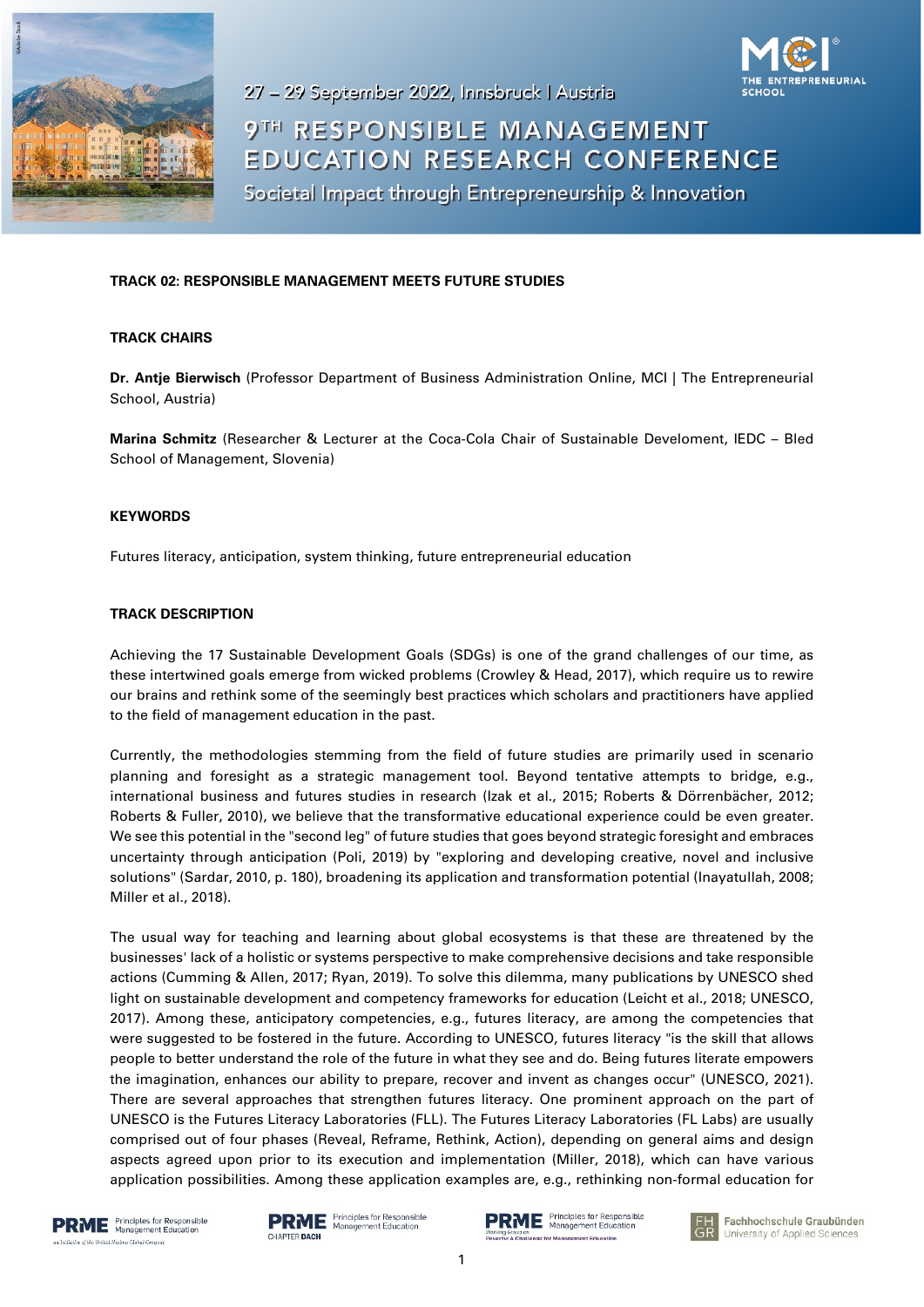



9TH RESPONSIBLE MANAGEMENT EDUCATION RESEARCH CONFERENCE Societal Impact through Entrepreneurship & Innovation

sustainable futures in Asia-Pacific, imagining the future of sports, using the future for innovation policy learning in Norway, exploring futures of local labor markets, future-proofing an entire nation: the case of Tanzania or youth leadership and the use of the future (Bergheim et al., 2018).

To educate future leaders and develop the outlined "futures literacy" competence (Miller & Sandford, 2019), educators can make use of FLL by combining them with various topics in the field of management education. For example, the Solarpunk movement (Johnson, 2020; Reina-Rozo, 2021) highlights one possible or even desirable future around the narrative of sustainable development which clearly links to the Sustainable Development Goals (SDGs). Along with the four phases of FLL, educators can invite students to develop the respective futures for, e.g., their assigned business sectors (e.g., tourism, fashion, mobility, etc.). Navigating through these phases provides learners with ideas to create compelling narratives for sustainable business development by learning about and experiencing selected exercises reaching from trends analysis, foresight, and scenario planning to backcasting and prototyping. In addition to sharing these exercises in the usual classroom setting, educators may want to go beyond the traditional teaching experience by offering selected workshops, e.g., improv theater, LEGO® Serious Play®, etc. This procedure enables students to go beyond critically reflecting the status quo of various industries by exploring different visions of these and working towards implementing respective futures.

We aim to contribute to the conference theme "Societal Impact through Entrepreneurship & Innovation: Responsible Leadership Education for the Changemakers of tomorrow" by introducing futures literacy as a key competence for responsible leaders and providing them with hands-on tools and exercises on how to foster this competence. By introducing this track, we aim to attract and invite researchers from both, the education for sustainability and futures studies cohort to foster an exchange of best practices and advance both fields. As we want to further the intersection between (management) education and futures (Király & Géring, 2019; Smith, 2021), we invite educators or practitioner to share their creative interpretation and teaching pedagogy which applies or enhances the FLL methodology. Additionally, as we acknowledge the experiential stage of this approach, we also welcome contributions, which discuss the challenges/dilemmas/set-backs of some innovations highlighted and applied in the classroom.

#### **REFERENCES**

- Bergheim, S., Rhisiart, M., Cagnin, C., Garrido Luzardo, L., Nosarzewski, K., Koch, P. M., Kamara, K., Gouguet, J.‑J., Karuri-Sebina, G., Miller, R., Bellettini Cedeño, O., Arellano, A., Marasco, Matthew Giuseppe, Rudkin, Jennifer, Akomolafe, B., Eyakuze, A., Matotay, E., Coulibaly Leroy, S., Djidingar, N., Simard, N., . . . Cruz, S. (2018). The Futures Literacy Laboratory-Novelty (FLL-N) case studies. In R. Miller (Ed.), Transforming the Future: Anticipation in the 21st Century (pp. 110–229). UNESCO Publishing; Routledge Taylor & Francis Group.
- Crowley, K., & Head, B. W. (2017). The enduring challenge of 'wicked problems': revisiting Rittel and Webber. Policy Sciences, 50(4), 539–547. https://doi.org/10.1007/s11077-017-9302-4.
- Cumming, G. S., & Allen, C. R. (2017). Protected areas as social‑ecological systems: perspectives from resilience and social‑ecological systems theory. Ecological Applications, 27(6), 1709–1717.

Inayatullah, S. (2008). Six pillars: futures thinking for transforming. Foresight, 10(1), 4–21.



**PRME** Principles for Responsible CHAPTER DACH

 $\mathbf{R}\mathbf{M}\mathbf{E}$  Principles for Responsible<br> $\mathbf{S}$  and  $\mathbf{S}$  Management Education se for Manag

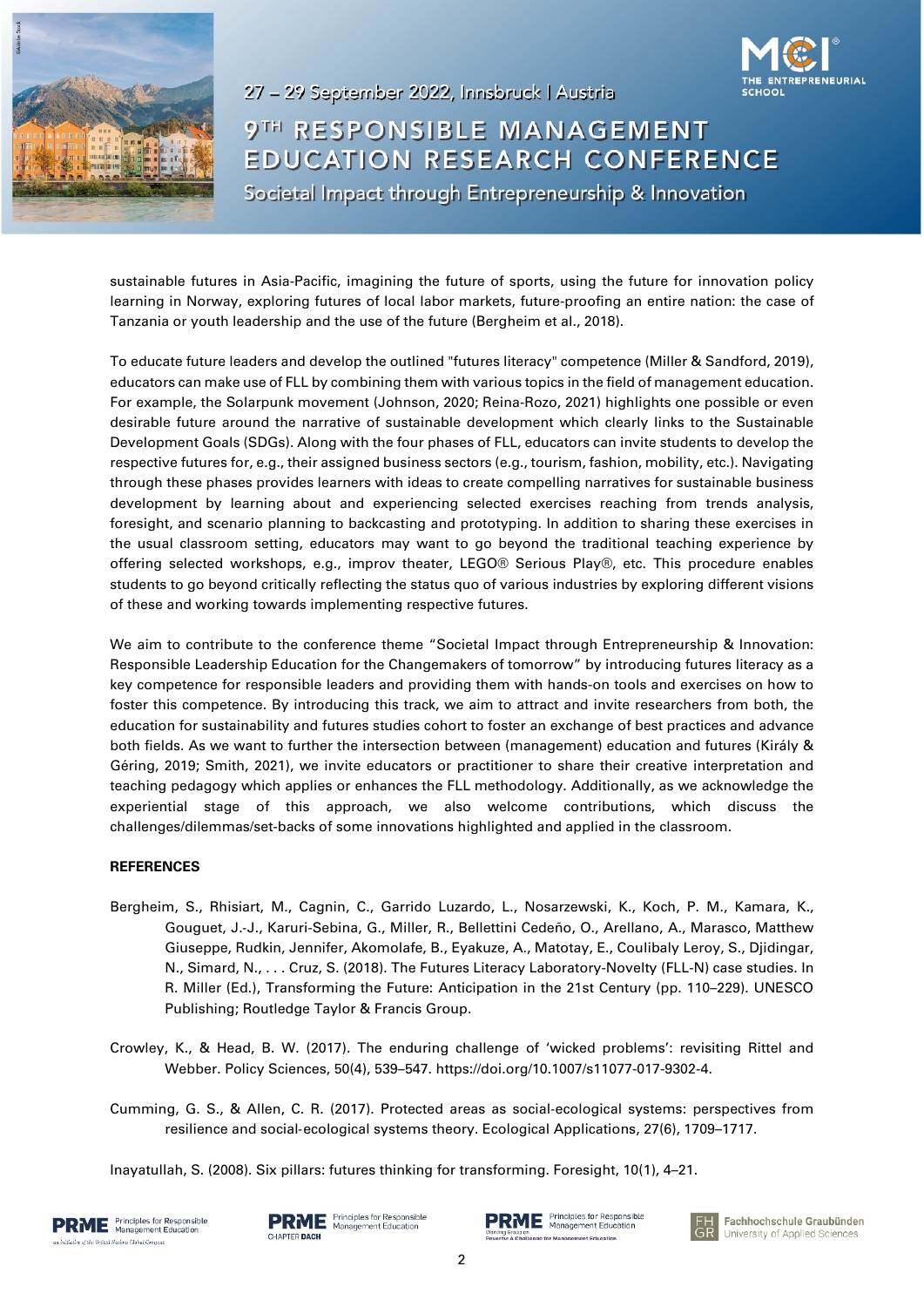



9TH RESPONSIBLE MANAGEMENT **EDUCATION RESEARCH CONFERENCE** Societal Impact through Entrepreneurship & Innovation

- Izak, M., Mansell, S., & Fuller, T. (2015). Introduction: Between no future and business-as-usual: Exploring futures of capitalism. Futures, 68, 1–4. https://doi.org/10.1016/j.futures.2015.03.006.
- Johnson, I. (2020). "Solarpunk" & the Pedagogical Value of Utopia. Journal of Sustainability Education, 23.
- Király, G., & Géring, Z. (2019). Editorial. Introduction to 'Futures of Higher Education' special issue. Futures, 111, 123–129. https://doi.org/10.1016/j.futures.2019.03.004.
- Leicht, A., Heiss, J., & Byun, W. J. (Eds.). (2018). Education on the move. Issues and trends in education for sustainable development. UNESCO Publishing.
- Miller, R. (2018). Futures Literacy Laboratories (FLL) in practice: An overview of key design and implementation issues. In R. Miller (Ed.), Transforming the Future: Anticipation in the 21st Century (pp. 95–109). UNESCO Publishing; Routledge Taylor & Francis Group.
- Miller, R., Poli, R., & Rossel, P. (2018). The Discipline of Anticipation: Foundations for Futures Literacy. In R. Miller (Ed.), Transforming the Future: Anticipation in the 21st Century (pp. 51–65). UNESCO Publishing; Routledge Taylor & Francis Group.
- Miller, R., & Sandford, R. (2019). Futures Literacy: The Capacity to Diversify Conscious Human Anticipation. In R. Poli (Ed.), Springer eBook Collection. Handbook of Anticipation: Theoretical and Applied Aspects of the Use of Future in Decision Making (pp. 73–91). Springer. https://doi.org/10.1007/978- 3-319-91554-8\_77.
- Poli, R. (2019). Introducing Anticipation. In R. Poli (Ed.), Springer eBook Collection. Handbook of Anticipation: Theoretical and Applied Aspects of the Use of Future in Decision Making (pp. 1–14). Springer. https://doi.org/10.1007/978-3-319-31737-3\_1-1.
- Reina-Rozo, J. D. (2021). Art, Energy and Technology: the Solarpunk Movement. International Journal of Engineering, Social Justice, and Peace, 8(1), 55–68. https://doi.org/10.24908/ijesjp.v8i1.14292ERENCES:
- Bergheim, S., Rhisiart, M., Cagnin, C., Garrido Luzardo, L., Nosarzewski, K., Koch, P. M., Kamara, K., Gouguet, J.‑J., Karuri-Sebina, G., Miller, R., Bellettini Cedeño, O., Arellano, A., Marasco, Matthew Giuseppe, Rudkin, Jennifer, Akomolafe, B., Eyakuze, A., Matotay, E., Coulibaly Leroy, S., Djidingar, N., Simard, N., . . . Cruz, S. (2018). The Futures Literacy Laboratory-Novelty (FLL-N) case studies. In R. Miller (Ed.), Transforming the Future: Anticipation in the 21st Century (pp. 110–229). UNESCO Publishing; Routledge Taylor & Francis Group.
- Crowley, K., & Head, B. W. (2017). The enduring challenge of 'wicked problems': revisiting Rittel and Webber. Policy Sciences, 50(4), 539–547. https://doi.org/10.1007/s11077-017-9302-4.
- Cumming, G. S., & Allen, C. R. (2017). Protected areas as social‑ecological systems: perspectives from resilience and social-ecological systems theory. Ecological Applications, 27(6), 1709–1717.



**PRME** Principles for Responsit Principles for Responsible CHAPTER DACH



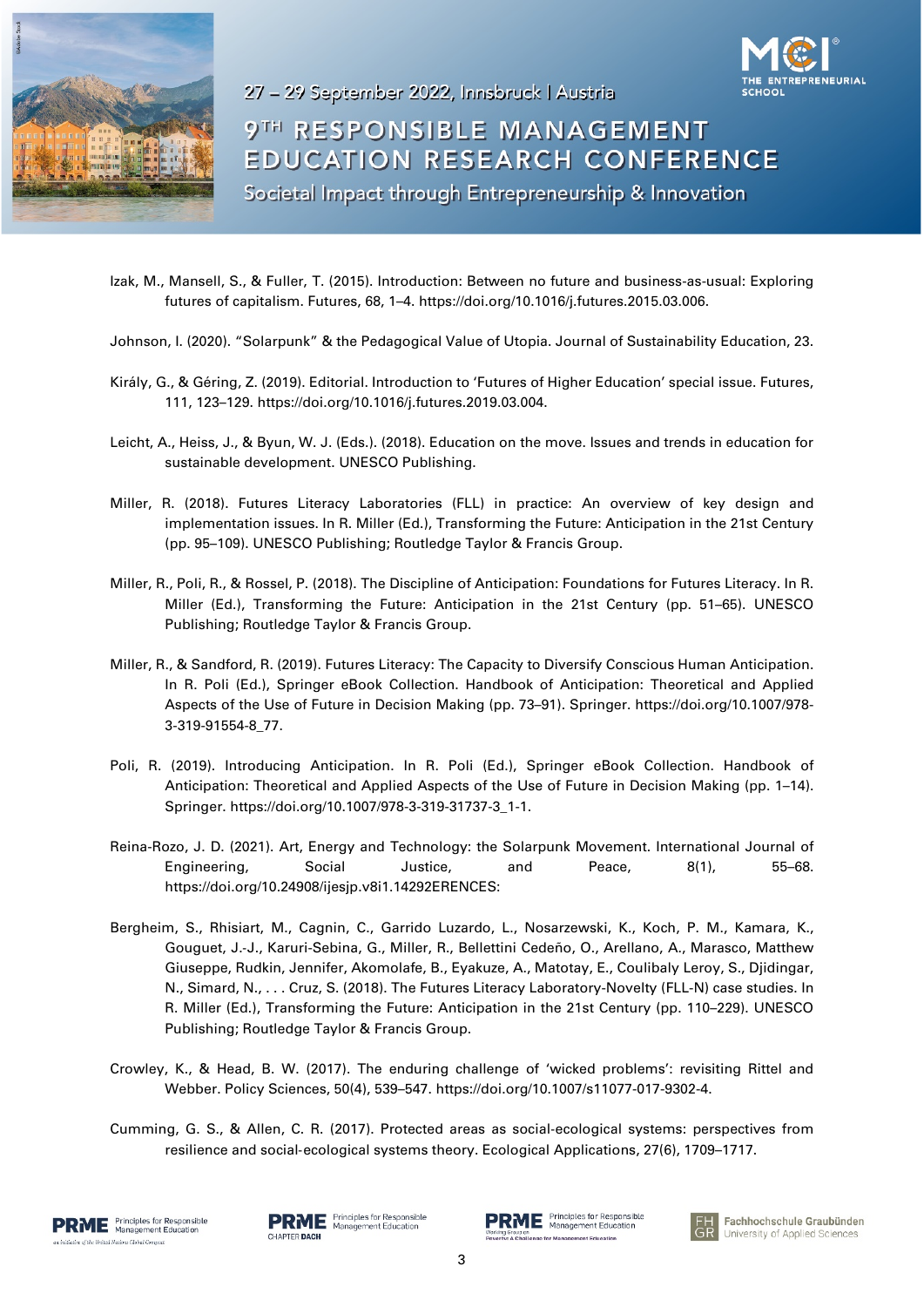



9TH RESPONSIBLE MANAGEMENT **EDUCATION RESEARCH CONFERENCE** Societal Impact through Entrepreneurship & Innovation

Inayatullah, S. (2008). Six pillars: futures thinking for transforming. Foresight, 10(1), 4–21.

- Izak, M., Mansell, S., & Fuller, T. (2015). Introduction: Between no future and business-as-usual: Exploring futures of capitalism. Futures, 68, 1–4. https://doi.org/10.1016/j.futures.2015.03.006.
- Johnson, I. (2020). "Solarpunk" & the Pedagogical Value of Utopia. Journal of Sustainability Education, 23.
- Király, G., & Géring, Z. (2019). Editorial. Introduction to 'Futures of Higher Education' special issue. Futures, 111, 123–129. https://doi.org/10.1016/j.futures.2019.03.004.
- Leicht, A., Heiss, J., & Byun, W. J. (Eds.). (2018). Education on the move. Issues and trends in education for sustainable development. UNESCO Publishing.
- Miller, R. (2018). Futures Literacy Laboratories (FLL) in practice: An overview of key design and implementation issues. In R. Miller (Ed.), Transforming the Future: Anticipation in the 21st Century (pp. 95–109). UNESCO Publishing; Routledge Taylor & Francis Group.
- Miller, R., Poli, R., & Rossel, P. (2018). The Discipline of Anticipation: Foundations for Futures Literacy. In R. Miller (Ed.), Transforming the Future: Anticipation in the 21st Century (pp. 51–65). UNESCO Publishing; Routledge Taylor & Francis Group.
- Miller, R., & Sandford, R. (2019). Futures Literacy: The Capacity to Diversify Conscious Human Anticipation. In R. Poli (Ed.), Springer eBook Collection. Handbook of Anticipation: Theoretical and Applied Aspects of the Use of Future in Decision Making (pp. 73–91). Springer. https://doi.org/10.1007/978- 3-319-91554-8\_77.
- Poli, R. (2019). Introducing Anticipation. In R. Poli (Ed.), Springer eBook Collection. Handbook of Anticipation: Theoretical and Applied Aspects of the Use of Future in Decision Making (pp. 1–14). Springer. https://doi.org/10.1007/978-3-319-31737-3\_1-1.
- Reina-Rozo, J. D. (2021). Art, Energy and Technology: the Solarpunk Movement. International Journal of Engineering, Social Justice, and Peace, 8(1), 55–68. https://doi.org/10.24908/ijesjp.v8i1.14292.
- Roberts, J., & Dörrenbächer, C. (2012). The futures of critical perspectives on international business. Critical Perspectives on International Business, 8(1), 4–13. https://doi.org/10.1108/17422041211197530.
- Roberts, J., & Fuller, T. (2010). International business: Past, present and futures. Futures, 42(9), 901–909. https://doi.org/10.1016/j.futures.2010.08.019.
- Ryan, P. (2019). Impact Imperative: Innovation, Entrepreneurship, and Investing to Transform the Future. Greenleaf Book Group Press.
- Sardar, Z. (2010). The Namesake: Futures; futures studies; futurology; futuristic; foresight—What's in a name? Futures, 42(3), 177–184. https://doi.org/10.1016/j.futures.2009.11.001.